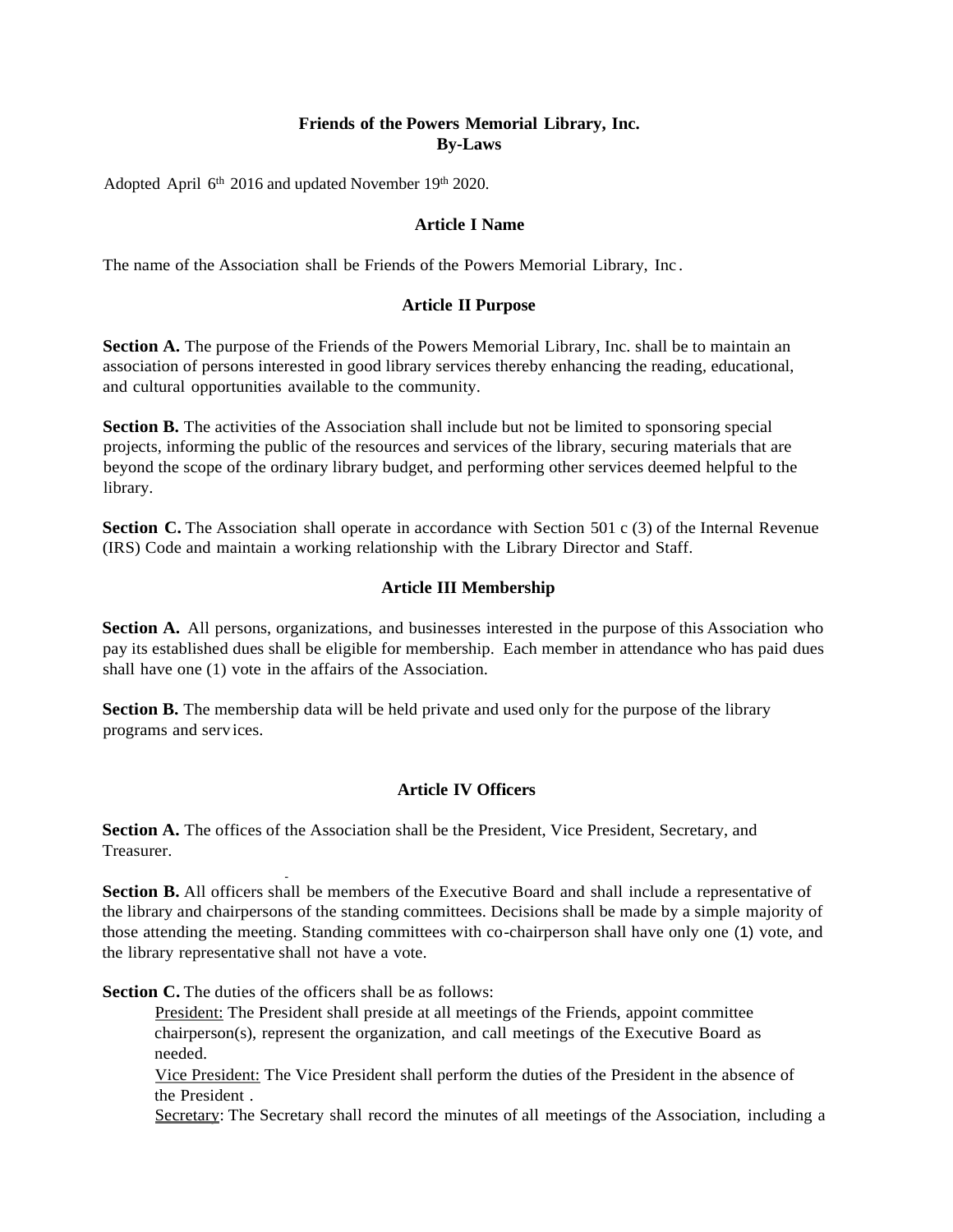record of attendance. The Secretary shall also conduct the correspondence of the Association. Treasurer: The Treasurer shall keep and maintain the financial records of the Association. Collect dues and disburse funds when appropriate. A financial report shall be submitted at each meeting. The treasurer shall issue a summary financial report/budget at the end of each fiscal year.

### **Article V Election of Officers**

**Section A.** All officers shall be elected by simple majority at the annual meeting in Nov. and shall serve without compensation. The term of the officers so elected shall begin with the annual meeting and continue until their successors are elected at the next annual meeting.

**Section B.** The Executive Board shall fill a vacancy in any office for the remainder of the term through appointment.

**Section C.** A library staff member or a member of the Library Board of Directors shall not hold the office positions in the Association.

#### **Article VI Funds and Liability**

**Section A.** All funds shall be deposited to the account of Friends of the Powers Memorial Library, Inc. Any withdrawals from any account shall require two (2) of the officer's approval and shall be disbursed by the Treasurer of the Friends of the Powers Memorial Library, Inc. as authorized by the Executive Board.

**Section B.** No member of this Association shall be liable except for unpaid dues; and no personal liability shall in any event be attached to any member of the Association in connection with any of its undertakings.

**Section C.** No part of the net earnings of the Association shall be used to the benefit of any member, officer, or executive board member or any other private individual (except for compensation of services or goods rendered to the Association and approved by the Executive Board.

**Section D.** In the event of dissolution of the organization, the assets of the Association shall be transferred to the Endowment Fund of the Powers Memorial Library and used for the enrichment of the Powers Memorial Library.

**Section E.** Two (2) members appointed by the President shall conduct an annual audit of all financial accounts of the Association, within the presence of the elected Treasurer.

#### **Article VII Meetings**

**Section A.** Friends of the Powers Memorial Library, Inc shall meet on a date and time set by the Executive Board at the previous meeting.

**Section B.** The President or Vice President may call a meeting at any time.

**Section C.** A public notice of all meetings shall be given at least one (1) week prior to meeting.